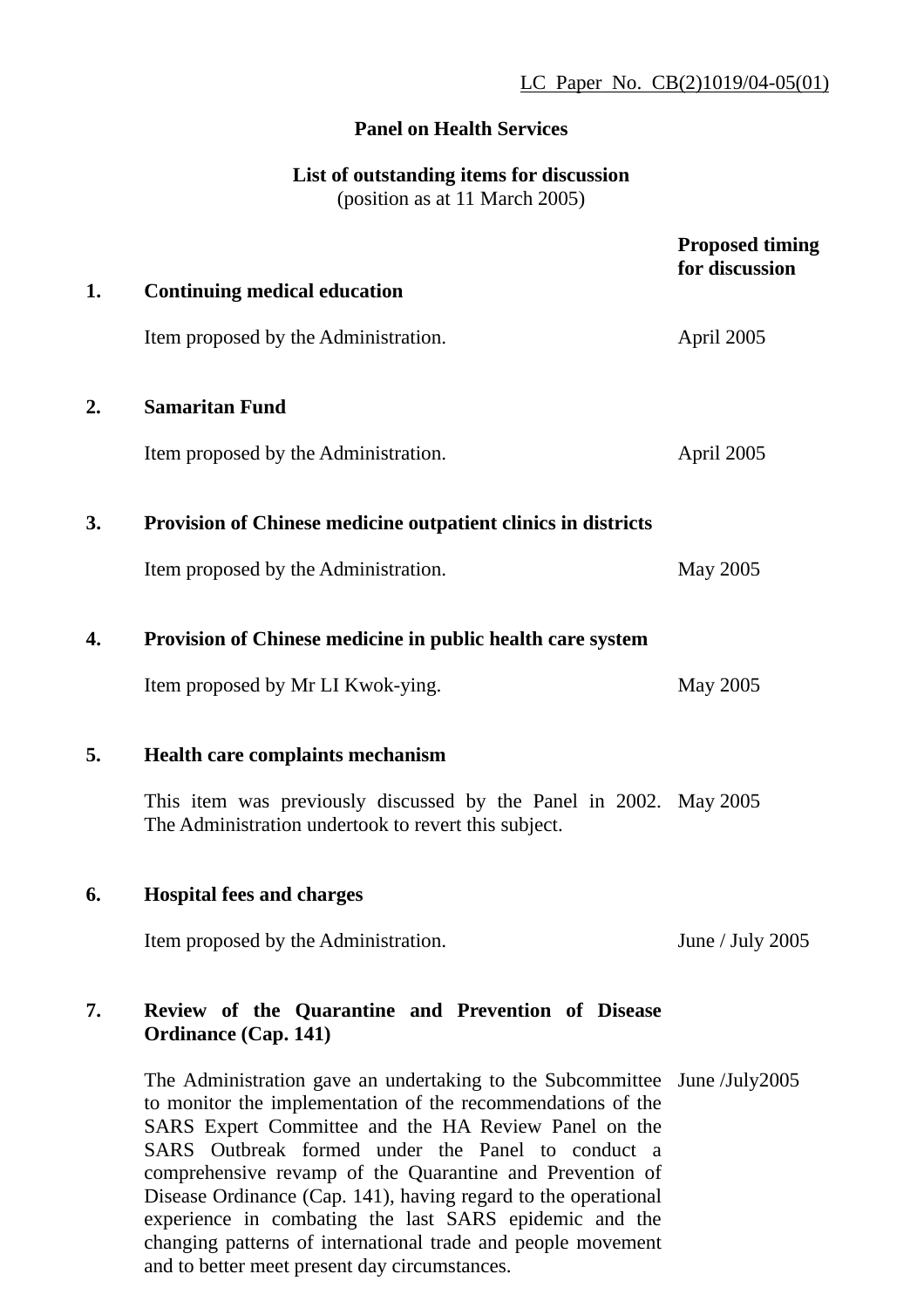|     |                                                                                                                                                                                                                                                                                            | <b>Proposed timing</b><br>for discussion |
|-----|--------------------------------------------------------------------------------------------------------------------------------------------------------------------------------------------------------------------------------------------------------------------------------------------|------------------------------------------|
| 8.  | <b>New hospital on Lantau</b>                                                                                                                                                                                                                                                              |                                          |
|     | Item proposed by the Administration.                                                                                                                                                                                                                                                       | To be confirmed                          |
| 9.  | Setting up of a registration system for clinical psychologists                                                                                                                                                                                                                             |                                          |
|     | Item proposed by Dr KWOK Ka-ki.                                                                                                                                                                                                                                                            | To be confirmed                          |
| 10. | <b>Redevelopment of Prince of Wales Hospital (PWH)</b>                                                                                                                                                                                                                                     |                                          |
|     | Item proposed by the Administration.                                                                                                                                                                                                                                                       | To be confirmed                          |
|     | The item was previously discussed by the Panel on 14 June<br>2004. Members requested the Administration to report in due<br>course the outcome of the feasibility study to explore the<br>Public/Private Partnership option to see if it could enhance<br>efficiencies in the PWH project. |                                          |

#### **11. Long-term health care financing**

Item proposed by the Administration.

To be confirmed

Members were briefed on the key findings of the Administration's initial research on the feasibility of a medical savings scheme in Hong Kong, i.e. the Health Protection Account (HPA) scheme, on 14 June 2004. Members' views on the HPA scheme were mixed.

# **12. Euthanasia and related matters**

Hon CHOY So-yuk proposed in the last legislative session that To be confirmed the Panel should hold a joint meeting with the Panel on Home Affairs to discuss the existing policies on euthanasia and related matters.

### **13. Long term health care strategies**

Item proposed by Dr KWOK Ka-ki. To be confirmed